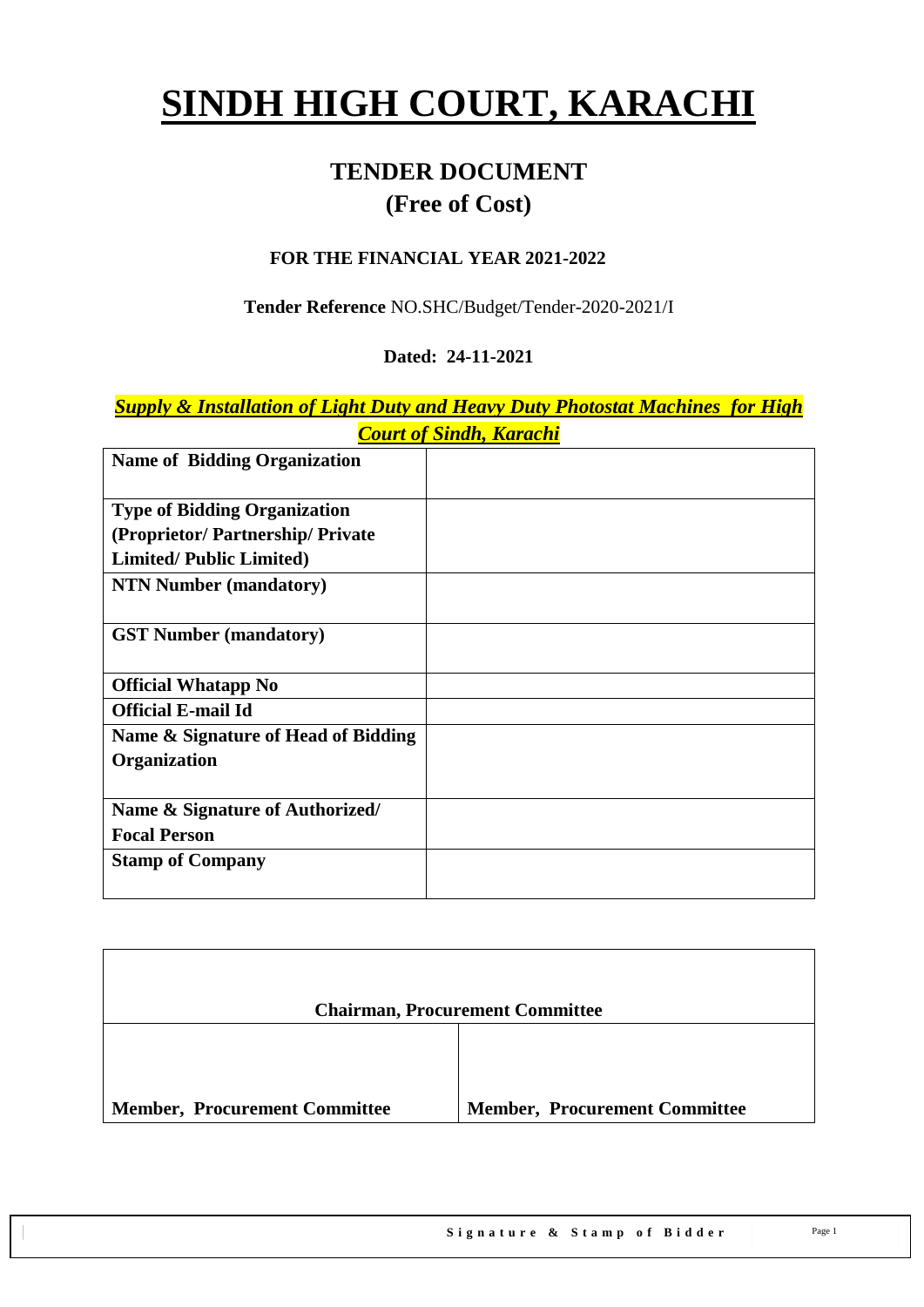# **Contents**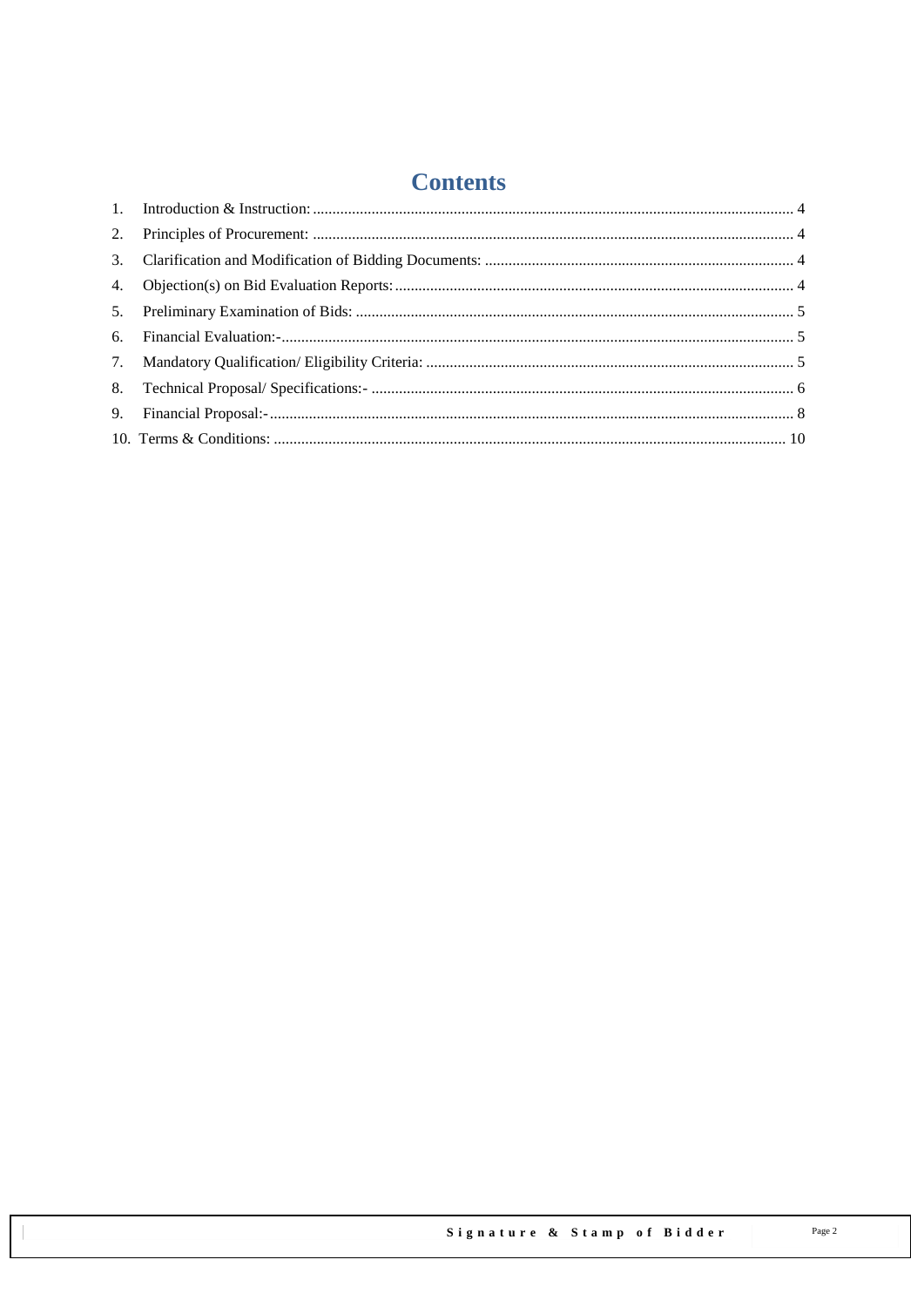Tender Reference No. 2021

**To,** 

**The Learned Registrar, Sindh High Court, Karachi.**

Respected Sir,

We, the undersigned, offer to provide our services for **"Supply & Installation of Light Duty and Heavy Duty Photostat Machines for High Court of Sindh, Karachi"**, as a Bid, sealed in an envelope. **Mr. \_\_\_\_\_\_\_\_\_\_\_\_\_\_\_\_\_\_\_** holding **CNIC No.**  has been authorized to attend the Bid Meetings on behalf of our organization.

We understand that Sindh High Court is not bound to accept any Proposal you receive and reserves the right to accept or reject any offer and to annul the bidding process and reject all proposals without assigning any reason or having to owe any explanation whatsoever.

The decision of Purchase Committee shall be final and cannot be challenged on any ground at any forum and the Purchase Committee will not be liable for any loss or damage to any party acting in reliance thereon.

Sincerely,

**Name: Designation: Name of Company Dated:**

*\*No need to print this on company letter head.*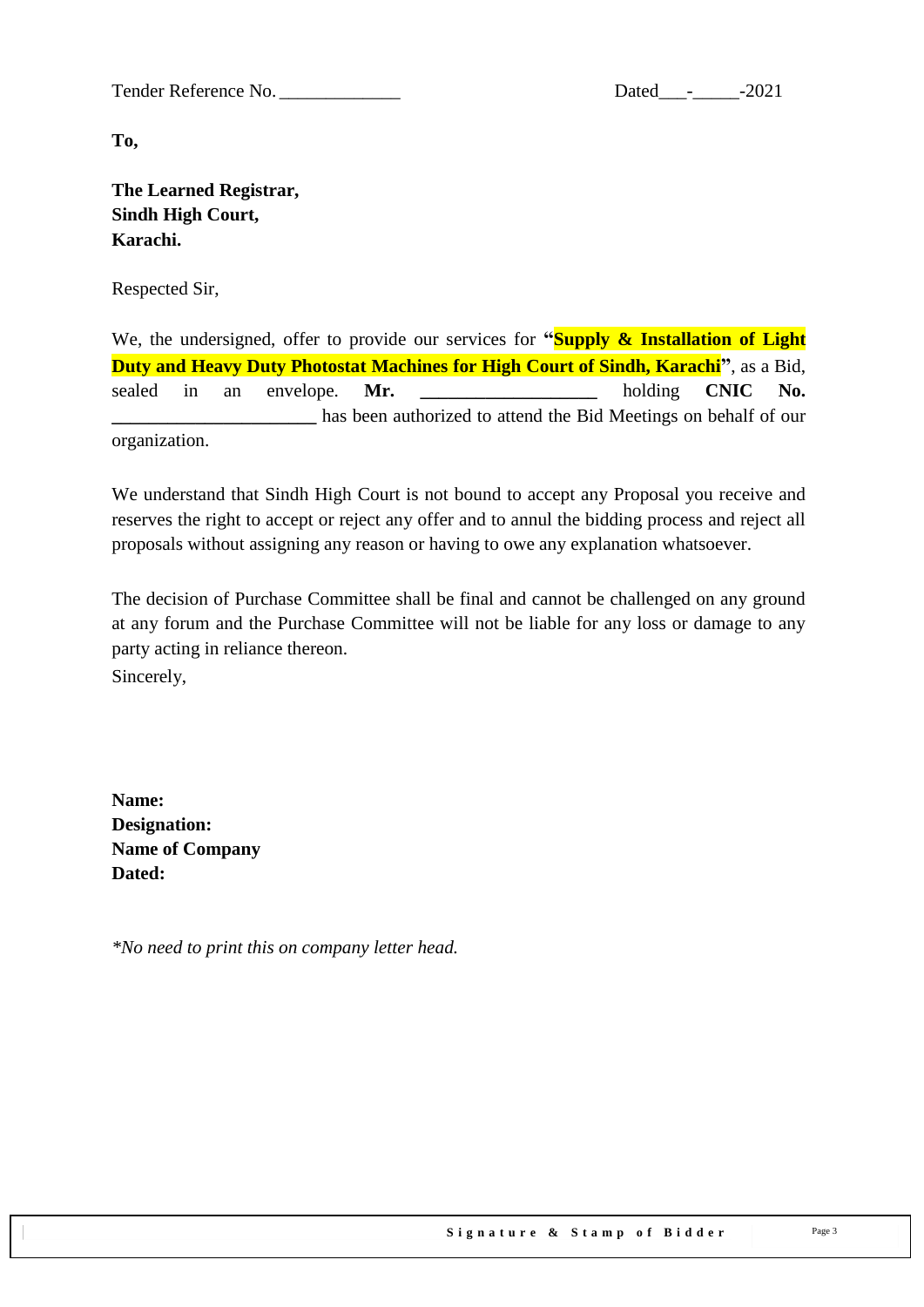## <span id="page-3-0"></span>**1. Introduction & Instruction:**

The SINDH HIGH COURT (SHC) is the highest judicial institution of the province of [Sindh.](https://en.wikipedia.org/wiki/Sindh) We are interested to purchase items, as mentioned in tender document, from your esteemed firm / agency in transparent manner. SHC reserves the right to increase/ decrease the quantities as per requirement in the light of availability of funds, as per rules.

| <b>Description</b>                                                                             |                                      | Date & time of   Date & time of |
|------------------------------------------------------------------------------------------------|--------------------------------------|---------------------------------|
|                                                                                                | Submission of Bids   Opening of Bids |                                 |
| <b>Procurement of Photostat Machines:</b> $ 13^{th} $ December   On 13 <sup>th</sup> December, |                                      |                                 |
| Supply & Installation Light Duty & 2021 at 10:00 a.m. 2021 at 10:30 a.m.                       |                                      |                                 |
| <b>Heavy Duty Photostat Machines on lot</b>                                                    |                                      |                                 |
| wise basis for High Court of Sindh,                                                            |                                      |                                 |
| Karachi.                                                                                       |                                      |                                 |

<span id="page-3-1"></span>Please be informed that in case of public holiday/ unforeseen events, tender will be opened on the next working day.

#### **2. Principles of Procurement:**

 Sindh High Court believes in fair, open, transparent and corruption free tender process. It is ensured that procurements are conducted in a *fair and transparent manner* and the object of procurement brings value for money to our organization. Hence, bidders are directed to provide soft  $\&$  hard copies of all required documents as mentioned in "Eligibility" Criteria". We strictly follow "No Gift Policy" and do not favor any bidder. Any influence for winning the tender will disqualify the bidder from the tender process and bidder may be black listed for the life time subject to rules.

## <span id="page-3-2"></span>**3. Clarification and Modification of Bidding Documents:**

Bidding Document has been prepared as per rules. Clarifications (if any) for contents of bidding documents may be sent to the Procurement Committee comprising D.G (F&A), D.R (Accounts) and Accounts Officer, A.G Sindh through Registrar, High Court in writing, at least five calendar days prior to the date of opening of bid. Clarification in response to a query shall be uploaded on the official website of Sindh High Court. All bidders are advised to visit the website of Sindh High Court for keeping them updated.

#### <span id="page-3-3"></span>**4. Objection(s) on Bid Evaluation Reports:**

 Bid Receiving Time Sheet, Bid Attendance Sheet, Eligibility Criteria Report, Technical Bid Evaluation Report and Financial Bid Evaluation Report shall be uploaded on the official website of High Court of Sindh. Objection(s) if any should be submitted within THREE (03) working days of uploading of reports. Thereafter, no objection shall be entertained.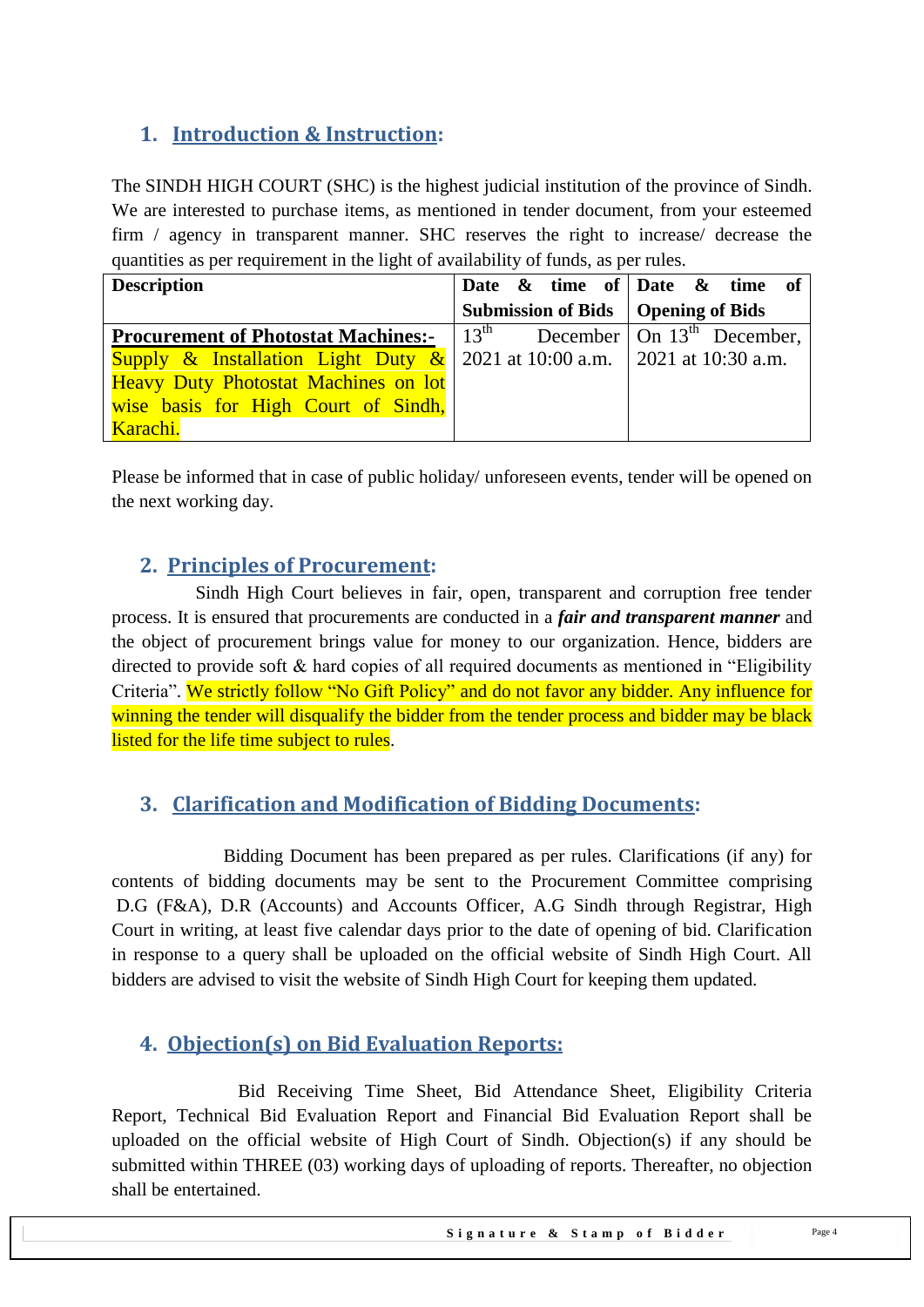#### <span id="page-4-0"></span>**5. Preliminary Examination of Bids:**

 Procurement Committee shall examine the bids to confirm that all required documents (soft & hard copies) and specifications/ technical documentation requested in bidding documents have been provided, and to determine the completeness of each document submitted. If any of the required documents or information is missing, the bid shall be rejected. Further, Sindh High Court shall examine the Bid to confirm that all terms and conditions specified in the bidding documents have been accepted by the Bidder without any material deviation or reservation.

#### <span id="page-4-1"></span>**6. Financial Evaluation:-**

 Financial Evaluation of eligibility/technical qualified Bid (s) shall be done on **LOT WISE BASIS** as mentioned in financial proposal. All government taxes shall be applicable as per rules. Tender may be awarded to the lowest bidder (s) subject to fulfillment of all the terms & conditions of bidding documents and specifications/ requirements of Sindh High Court as mentioned in bidding documents and as per rules.

#### <span id="page-4-2"></span>**7. Mandatory Qualification/ Eligibility Criteria:**

 Copies of following documents are mandatory. The bids disqualified / not responsive to the Mandatory Qualification Criteria as mentioned below shall not be eligible for further Evaluation.

| S#             | <b>Eligibility Criteria</b>                                                  | <b>Flagged</b> |
|----------------|------------------------------------------------------------------------------|----------------|
|                | Complete filled, signed & stamped Tender Document.                           | A              |
| 2              | Valid General Sales Tax (GST-FBR) Registration with Active Tax               |                |
|                | <b>Payer Status on FBR website</b>                                           |                |
| $\overline{3}$ | Valid Income Tax (FBR) Registration with Active Tax Payer Status             | $\mathbf C$    |
|                | on FBR website                                                               |                |
| $\overline{4}$ | Dealership Certificate of the product which is being offered to Sindh        |                |
|                | <b>High Court</b>                                                            |                |
| $\overline{5}$ | Copies of at least THREE (03) Purchase Orders along with work                | F.             |
|                | completion certificate/ delivery challan of <b>Photostat Machines</b> during |                |
|                | the last three years.                                                        |                |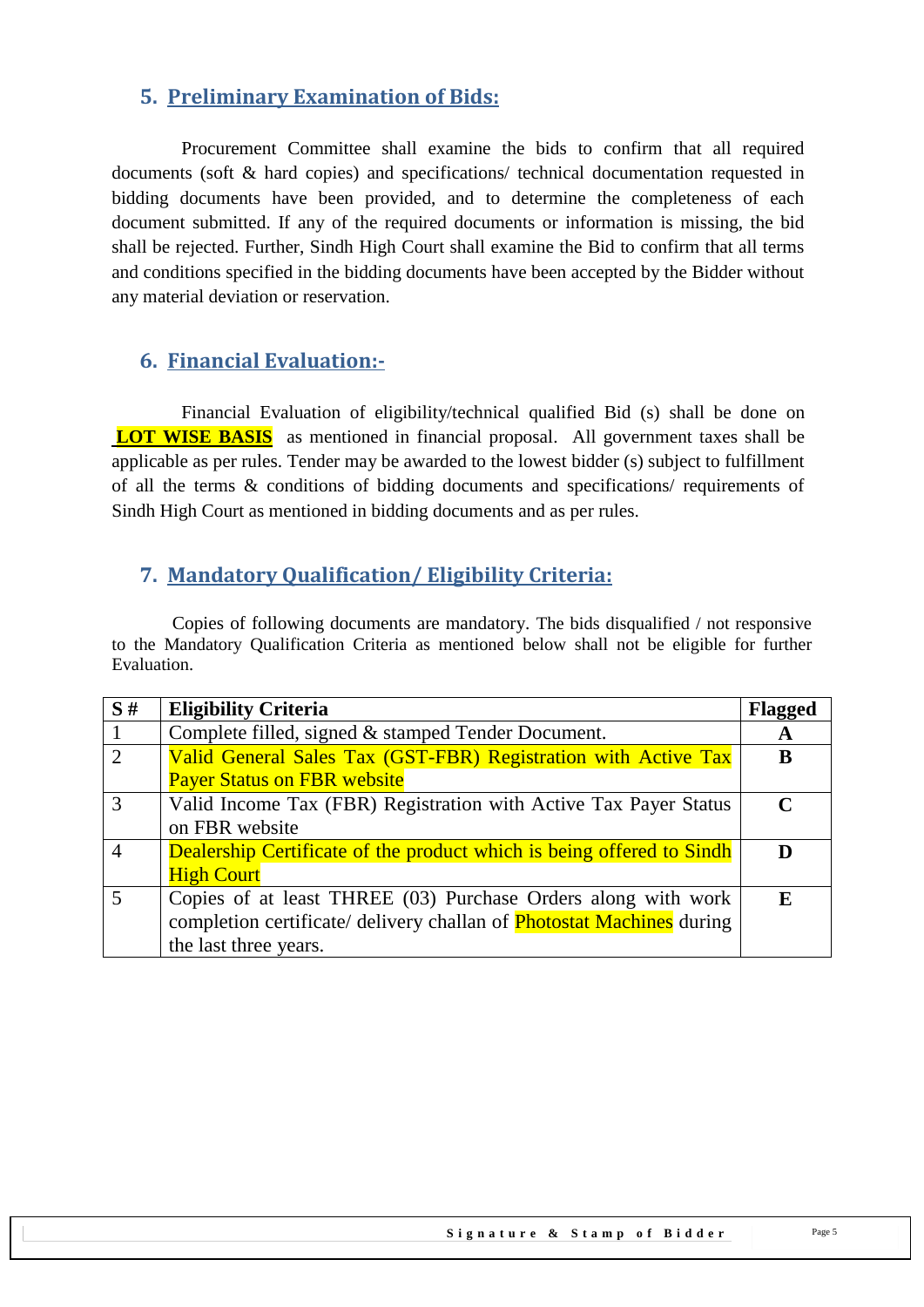| 6 | Affidavit on stamp paper of Rs. 100/- duly notarized to the effect                                      | F |
|---|---------------------------------------------------------------------------------------------------------|---|
|   | that:                                                                                                   |   |
|   | $\mathbf{i}$ .<br>The bidder is neither blacklisted nor suspended by any                                |   |
|   | National / International, including Provincial and Federal                                              |   |
|   | Government                                                                                              |   |
|   | ii.<br>Any director or owner of the bidding company is not awarded                                      |   |
|   | any punishment from any Court of Law.                                                                   |   |
|   | iii.<br>Bidder has submitted the correct and complete information                                       |   |
|   | along with the bid/offer. If any document / information is                                              |   |
|   | found forged / engineered / fake / bogus at any stage, the                                              |   |
|   | bidder may be declared as Blacklisted in accordance with law                                            |   |
|   | and the performance guarantee and payment, if any may be                                                |   |
|   | forfeited.                                                                                              |   |
| 7 | Average annual turnover in preceding 3 financial years should not be                                    | G |
|   | <b>less than <math>\frac{Rs. 2 \text{ million}}{s}</math></b> demonstrated through income tax returns / |   |
|   | Audited statement of Accounts.                                                                          |   |
| 8 | <b>Technical Bid / Proposal as per fromat on Bidder's Letterhead duly</b>                               | H |
|   | signed and stamped along with the required brochure/ technical data                                     |   |
|   | etc.                                                                                                    |   |

## <span id="page-5-0"></span>**8. Technical Proposal/ Specifications:-**

Bidders are required to submit lot wise technical proposal on its letterhead, as per following format. Technical Proposal submitted on any other format shall be rejected being nonresponsive. Brochure/ manual must be submitted with technical proposals.

#### **LOT NO. 1**

| <b>THREE (03) UNITS OF LIGHT DUTY PHOTOSTAT MACHINE</b> |                                         |                                                                                                         |                                               |  |
|---------------------------------------------------------|-----------------------------------------|---------------------------------------------------------------------------------------------------------|-----------------------------------------------|--|
|                                                         | <b>Requirements of Sindh High Court</b> |                                                                                                         | Specifications offered<br>by<br><b>Bidder</b> |  |
| $\mathbf{1}$                                            | <b>Brand</b>                            | <b>Canon</b> or imported<br>equivalent standard                                                         |                                               |  |
| $\overline{2}$                                          | <b>Type</b>                             | Sealed Pack & Original<br>Machine. Refurbished/<br>Re-manufactured products<br>shall not be considered. |                                               |  |
| $\overline{3}$                                          | <b>Model</b>                            | Latest Model. Machine<br>manufactured before 2020<br>shall not be considered.                           |                                               |  |
| $\overline{\mathbf{4}}$                                 | <b>Copy per minute</b>                  | <b>20 CPM or above</b>                                                                                  |                                               |  |
| 5                                                       | <b>Paper Size</b>                       | Copy & Original Size upto<br>A3.                                                                        |                                               |  |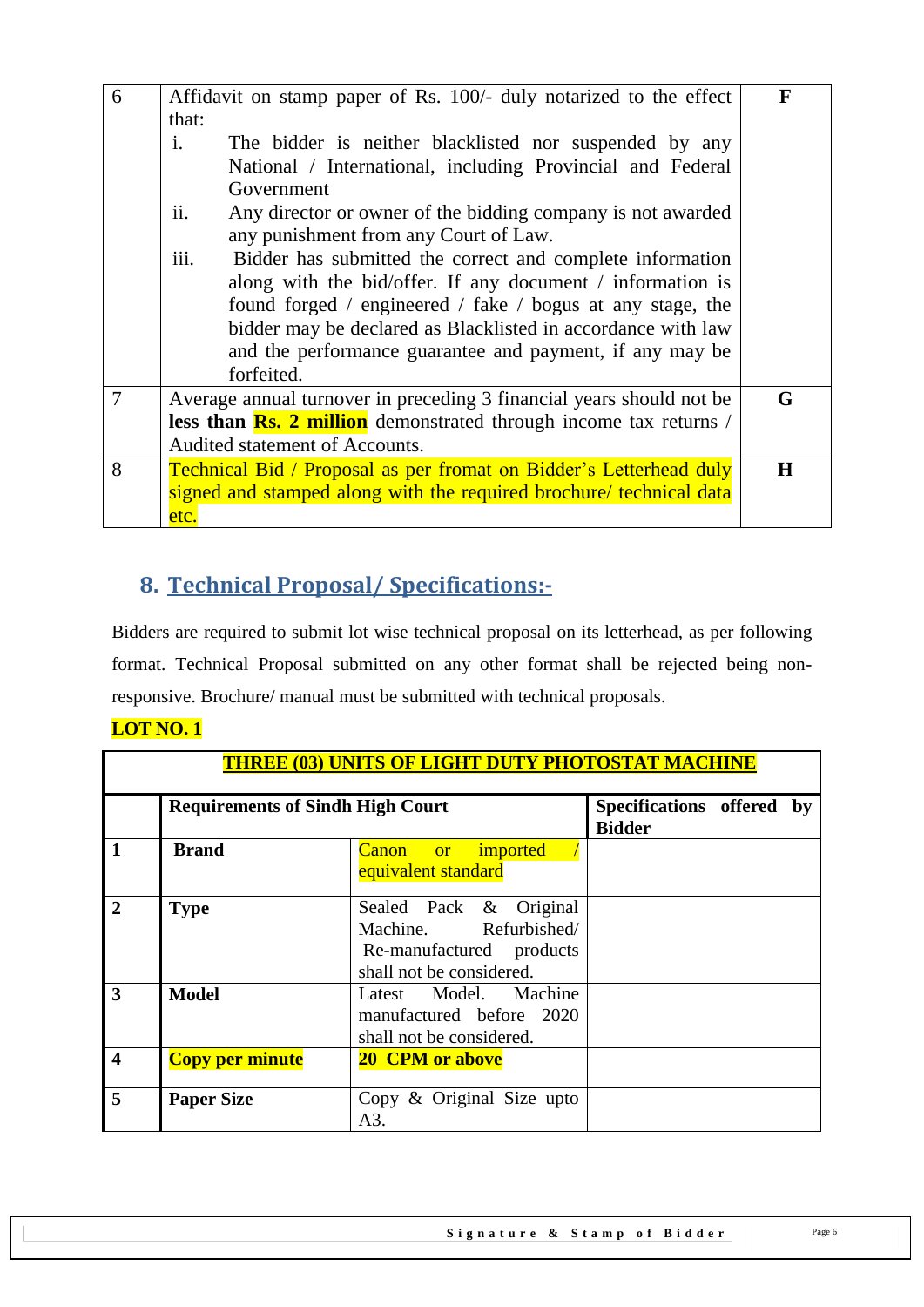| 6              | Cost Effect &<br><b>Economical Machine</b> | Disposable Machines shall<br>be rejected. Bidders<br>are<br>directed to furnish list & cost<br>of consumable items to prove<br>the claim that their machine<br>cost effective<br>and<br>is.<br>economical machine. |  |
|----------------|--------------------------------------------|--------------------------------------------------------------------------------------------------------------------------------------------------------------------------------------------------------------------|--|
|                |                                            | attached<br>(Must be<br>with<br>technical proposal)                                                                                                                                                                |  |
| $\overline{7}$ | <b>Accessories</b>                         | With trolley, installation, all<br>accessories, and consumable<br>parts.<br>High Yield<br>Extra<br>toner<br>$(\text{minimum} \quad 10000$<br>copies)<br>along with starter toner are<br>required.                  |  |
| 8              | <b>Warranty</b>                            | One (01) Year Open Box<br>Warranty from the date of<br>opening of box/installation<br>with parts, labor and on site.<br>Free quarterly service for one<br>year on site.                                            |  |

## **LOT NO. 2**

| <u>TWO UNITS OF HEAVY DUTY PHOTOSTAT MACHINE</u> |                                         |                                                                                                          |                                            |  |  |
|--------------------------------------------------|-----------------------------------------|----------------------------------------------------------------------------------------------------------|--------------------------------------------|--|--|
|                                                  | <b>Requirements of Sindh High Court</b> |                                                                                                          | Specifications offered by<br><b>Bidder</b> |  |  |
| $\mathbf{1}$                                     | <b>Brand</b>                            | imported<br>Canon<br><b>or</b><br>equivalent standard                                                    |                                            |  |  |
| $\overline{2}$                                   | <b>Type</b>                             | Sealed Pack & Original<br>Machine. Refurbished/ Re-<br>manufactured products shall<br>not be considered. |                                            |  |  |
| $\overline{3}$                                   | <b>Model</b>                            | Latest Model.<br>Model<br>manufactured before 2020<br>shall not be considered.                           |                                            |  |  |
| $\overline{\mathbf{4}}$                          | <b>Copy per minute</b>                  | <b>45 CPM or above</b>                                                                                   |                                            |  |  |
| 5                                                | <b>Paper Size</b>                       | Copy & Original Size upto<br>A3.                                                                         |                                            |  |  |
| -6                                               | <b>RADF</b> and ADU                     | Required                                                                                                 |                                            |  |  |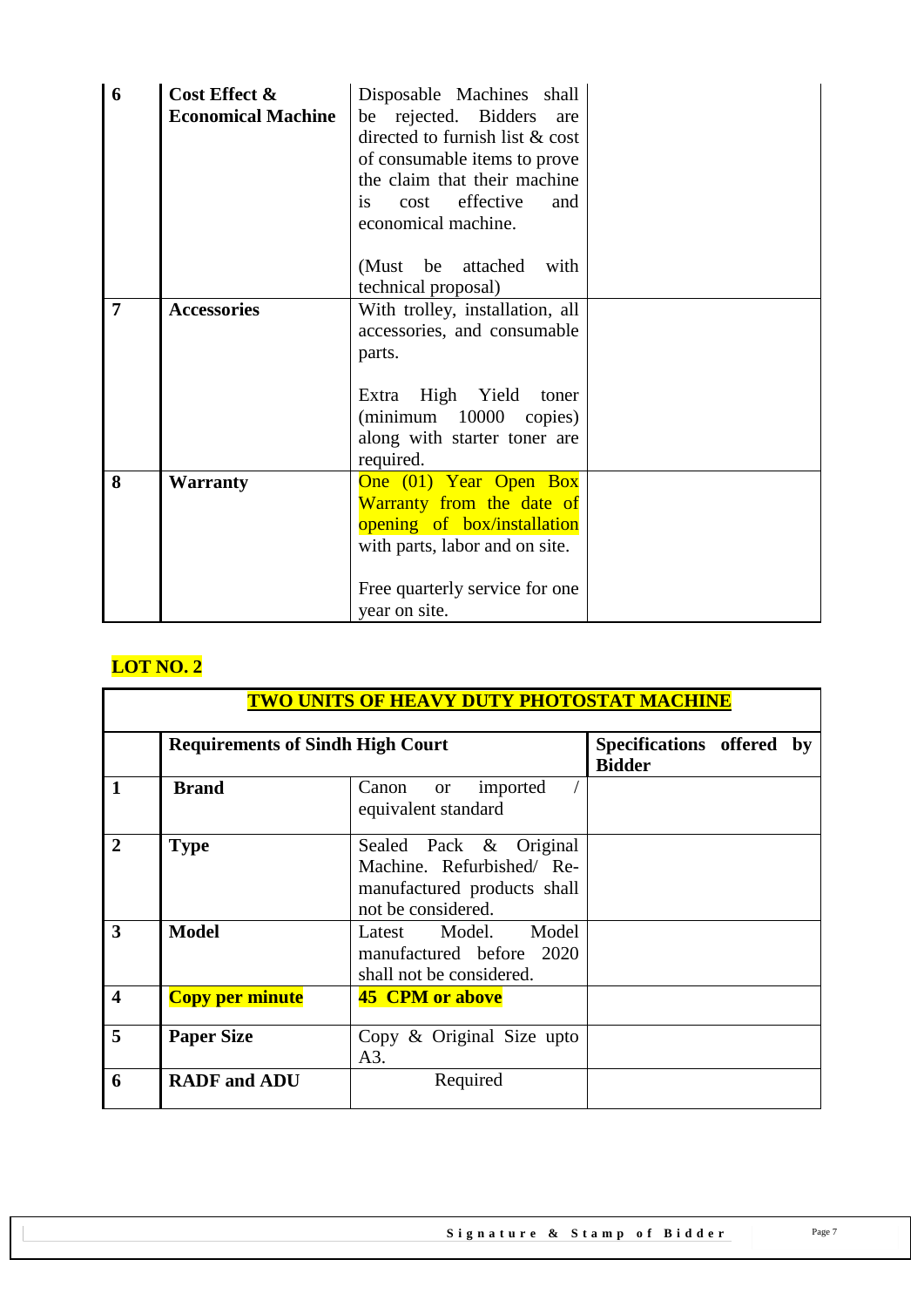| $\overline{7}$ | Cost Effect &<br><b>Economical Machine</b> | Disposable Machines shall<br>be rejected. Bidders are<br>directed to furnish list & cost<br>of consumable items to prove<br>the claim that their machine<br>cost effective<br>and<br>is.<br>economical machine. |  |
|----------------|--------------------------------------------|-----------------------------------------------------------------------------------------------------------------------------------------------------------------------------------------------------------------|--|
|                |                                            | (Must be attached<br>with<br>technical proposal)                                                                                                                                                                |  |
| 8              | <b>Accessories</b>                         | With trolley, installation, all<br>accessories, and consumable<br>parts. Extra High Yield toner<br>(minimum 30000 copies)<br>along with starter toner (if<br>applicable) are required.                          |  |
| 9              | Warranty                                   | One (01) Year Open Box<br>Warranty from the date of<br>opening of box/installation<br>with parts, labor and on site.<br>Free quarterly service for one<br>year on site.                                         |  |

|                                      | <b>Chairman, Procurement Committee</b> |
|--------------------------------------|----------------------------------------|
| <b>Member, Procurement Committee</b> | <b>Member, Procurement Committee</b>   |

#### <span id="page-7-0"></span>**9. Financial Proposal:-**

- a) Rates must be quoted in Pakistani Currency.
- b) Rates must be inclusive of all taxes, transportation/ installation and all other charges if any.
- c) All Government taxes shall be applicable as per rules and the same shall be deducted by the Office of A.G Sindh and its decision shall be final.
- d) No request for change in price shall be considered under any circumstances due to fluctuation in dollar prices or any other factor affecting the prices.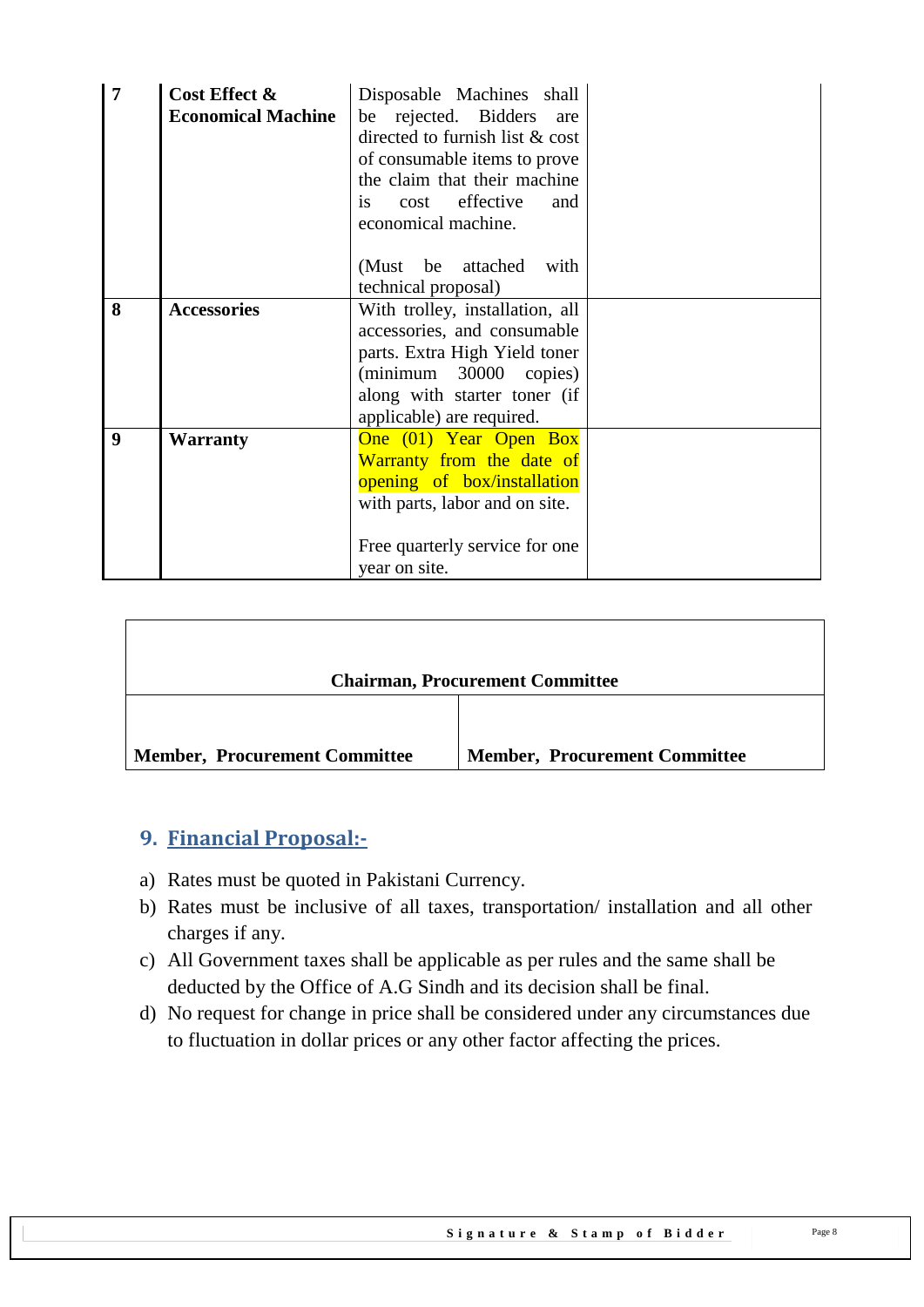| <b>FINANCIAL PROPOSAL</b><br><b>Lot No. 1</b> |                         |                                                                     |                                                                                                    |  |
|-----------------------------------------------|-------------------------|---------------------------------------------------------------------|----------------------------------------------------------------------------------------------------|--|
| S.No                                          | Make & Model            | including<br>taxes<br>transportation/ other<br>charges<br>if<br>any | Unit Price with all Unit Price with all taxes<br>including transportation/<br>other charges if any |  |
|                                               |                         | Rs. (in figures)                                                    | Rs. (in words)                                                                                     |  |
| $\mathbf{1}$                                  | Unit Price of           |                                                                     |                                                                                                    |  |
|                                               | Machine                 |                                                                     |                                                                                                    |  |
| $\overline{2}$                                | Unit Price of one       |                                                                     |                                                                                                    |  |
|                                               | $(01)$ high yield toner |                                                                     |                                                                                                    |  |
|                                               | Total Unit cost of      |                                                                     |                                                                                                    |  |
|                                               | Machine and High        |                                                                     |                                                                                                    |  |
|                                               | Yield toner             |                                                                     |                                                                                                    |  |

| <b>FINANCIAL PROPOSAL</b><br>Lot No. 2 |                         |                                                                                            |                                                                                   |  |
|----------------------------------------|-------------------------|--------------------------------------------------------------------------------------------|-----------------------------------------------------------------------------------|--|
| S.No                                   | Make & Model            | Unit Price with all<br>including<br>taxes<br>transportation/ other<br>charges<br>if<br>any | Unit Price with all taxes<br>including<br>transportation/<br>other charges if any |  |
|                                        |                         | Rs. (in figures)                                                                           | Rs. (in words)                                                                    |  |
| $\mathbf{1}$                           | Unit Price of           |                                                                                            |                                                                                   |  |
|                                        | Machine                 |                                                                                            |                                                                                   |  |
| $\overline{2}$                         | Unit Price of one       |                                                                                            |                                                                                   |  |
|                                        | $(01)$ high yield toner |                                                                                            |                                                                                   |  |
|                                        | Total Unit cost of      |                                                                                            |                                                                                   |  |
|                                        | Machine and High        |                                                                                            |                                                                                   |  |
|                                        | Yield toner             |                                                                                            |                                                                                   |  |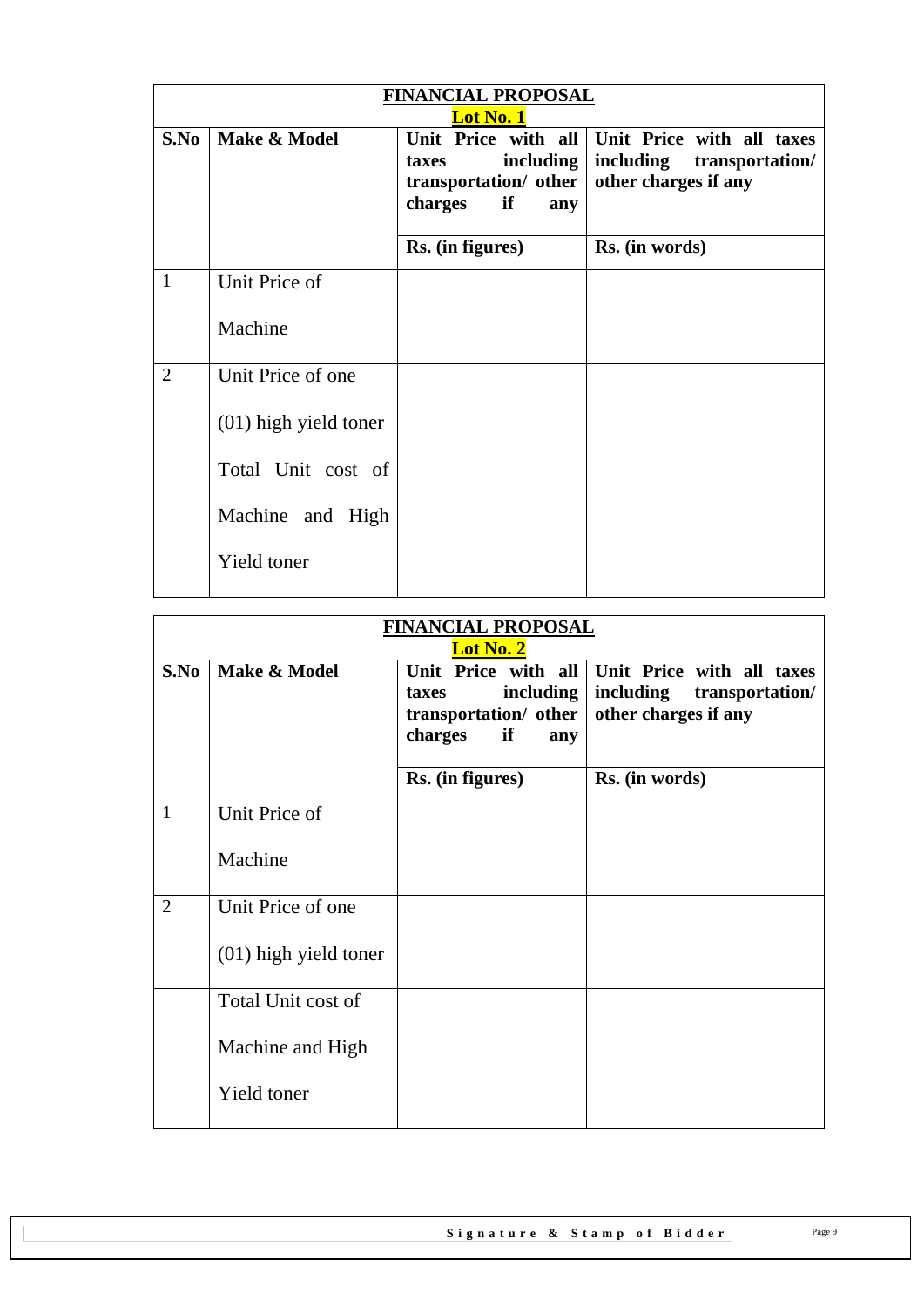

## <span id="page-9-0"></span>**10. Terms & Conditions:**

- 1. **Bidding Method**: *Single Stage-One Envelope method* will be adopted for bidding process as per SPPRA Rules.
- 2. **Qualification/ Eligibility:** Bidders are bound to submit soft and hard copies of all documents as mentioned in Eligibility Criteria Section, in order to establish their eligibility to participate in bid. In case of non-availability of either, soft or hard copy, bidder may be disqualified.
- 3. **Bid Security**: Bid Security of 1% of total quoted amount will be deposited along with Tender Document in shape of BID SECURITY FORM/ PAY ORDER/ BANK DRAFT as reflected in tender notice. Bid Security should favour Registrar, High Court of Sindh, Karachi. The bid security of unsuccessful bidder will be released by SHC after award of work or after expiry of bid validity period as per rules.
- 4. **Late Bids**: Sindh High Court shall not consider any bid that arrives after the deadline for submission of bids, as reflected in NIT. Any bid received after the deadline for submission of bids shall be declared late, rejected, and returned unopened to the Bidder.
- 5. **Responsive Bids**: A substantially responsive Bid is one that conforms to all the terms, conditions, and specifications of the Bidding Documents without material deviation, reservation, or omission. Non-responsive Bids shall not be considered. Bidders are advised in their own interest to prepare their bids as per format, requirements, terms & conditions, mentioned in bid documents. Bidders are also advised to submit soft and hard copies of all required documents along with their bids.
- 6. **Award of Contract**: Sindh High Court may award the Contract to the **qualified Bidder** whose offer has been determined to be the lowest bid and is substantially responsive to the Bidding Documents, provided further that the Bidder is determined to be qualified to perform the Contract satisfactorily.
- 7. **Notification/ Purchase Order for Award of Contract**: Prior to the expiration of the period of bid validity, Sindh High Court will notify the successful Bidder, in writing, that its Bid has been accepted. Until a formal Contract is prepared and executed, the purchase order/ notification of award shall constitute a binding Contract.
- 8. **Performance Security**: The bid security of successful bidder will be released after submission of Performance Security equal to **5% of total cost of contract**.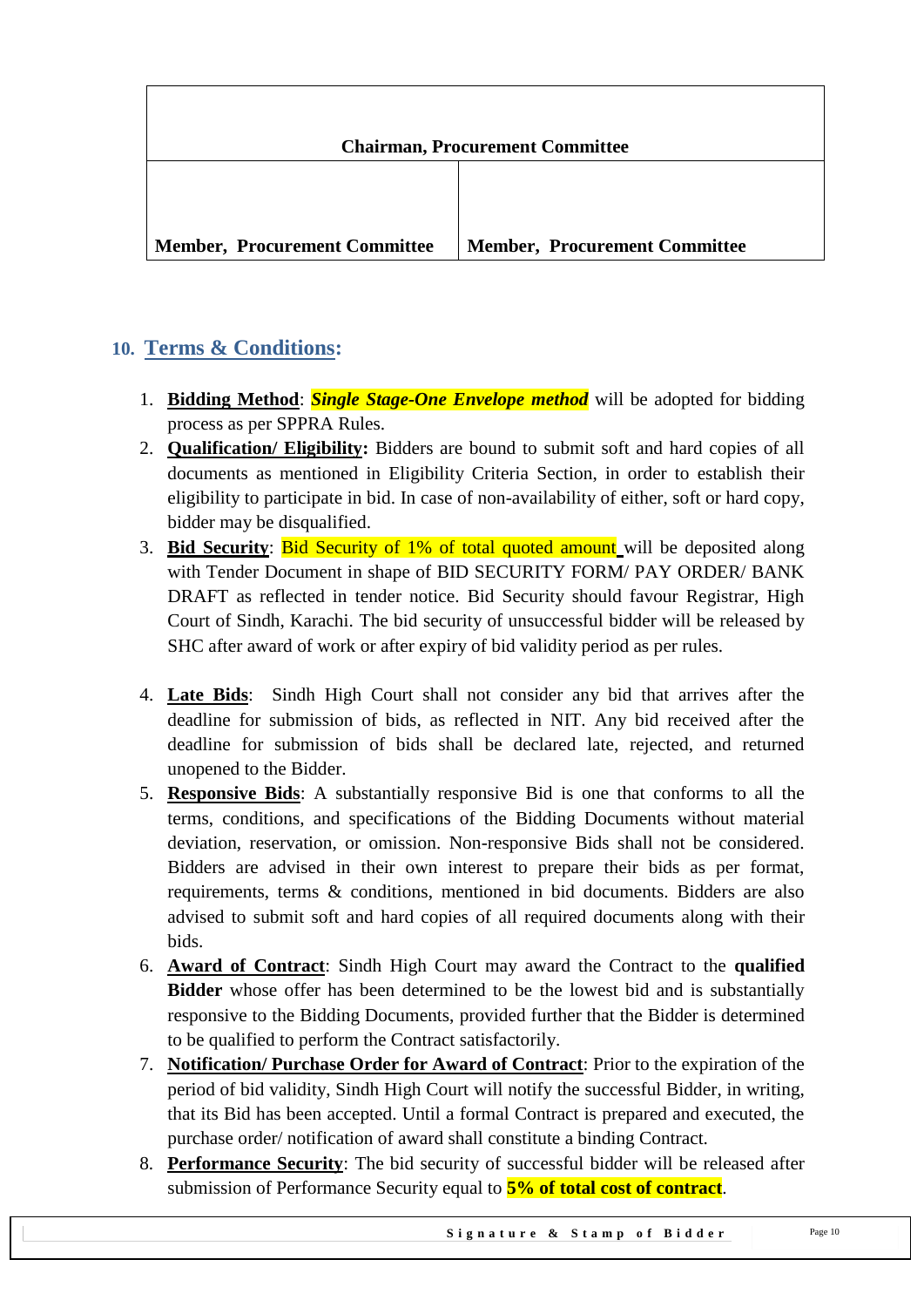- 9. **Release of Performance Security**: Performance Security shall be released after successful delivery of goods and issuance of satisfactory certificate from the concerned officer.
- 10. **Validity Period:** The procurement contract will be awarded within bid **validity period i.e. 90 days** as per rules.
- 11. **Receiving/Acceptance of Purchase Order:** The vendor will sign the copy of the Purchase Order as acknowledgement. Copy of Purchase Order along with relevant documents must be submitted along with bill.
- 12. **Delivery Mechanism**: Successful bidder shall deliver the goods within **10 to 12 weeks** of issuance of Purchase Order. No request for extension in delivery date shall be considered.
- 13. **Delayed Delivery:** 1% penalty of the total amount will be imposed per month for which the company/firm/agency failed to deliver within the delivery/execution period.
- 14. **Inspection:** Physical inspection will be carried out by the Building Supervisor of this Court. Ordered material is subject to final inspection at the time of delivery.
- 15. **Quantity Delivered:** Competent Authority reserves the right to increase/decrease the quantity as per requirement and availability of funds, as per rules.
- 16. **Payment Term:** Payment shall not be made in advance before making delivery. Payment shall be issued by the office of A.G Sindh and cheque will be handed over to bidder (s) or his authorized representative (s).
- 17. **Condition of Goods**: All items must meet in all respects with the sample/specifications  $\&$  conditions of the Order and must be in good condition  $\&$ conform to the best industrial quality standards; otherwise they will be liable to be rejected as per rules.
- 18. **Rejection of Goods:** We reserve the right to cancel any or all the items if material is not in accordance with our specification or if the delivery is delayed.
- 19. **Disclosure of Confidential Script/Material:** All rights reserve with the SHC and no information either in written/electronic media/copying form should be disseminated without the permission of the authority.
- 20. **Resolution of Differences:** In case of any difference or dispute arises between the parties, the same shall be dealt with as per rules.
- 21. **Rules, Regulations & Policies:** All rules, regulations and policies will be governed in accordance to the SPPRA.
- 22. **Mistakes in Calculation:** The contractor/ supplier will be liable for any mistakes in calculation of price/ rate and amount and shall be liable to suffer the loss arises at any stage of contract, due to mistakes in calculation or tax rates.
- 23. **Government tax(es), levi(es) and charges(s)**: All Government taxes (including Income tax and stamp duty), levies and charges will be charged as per rules. Bidder should keep them updated regarding taxation issues in consultation with the relevant tax regulatory authorities.
- 24. **Stamp Duty**: Stamp duty will be levied as per rules. All matters of stamp duty shall be dealt with by the budget branch and A.G Sindh.
- 25. **Alternative Bids**: Alternative bids shall not be considered and complete tender shall be rejected being non-responsive.

Signature & Stamp of Bidder Page 11